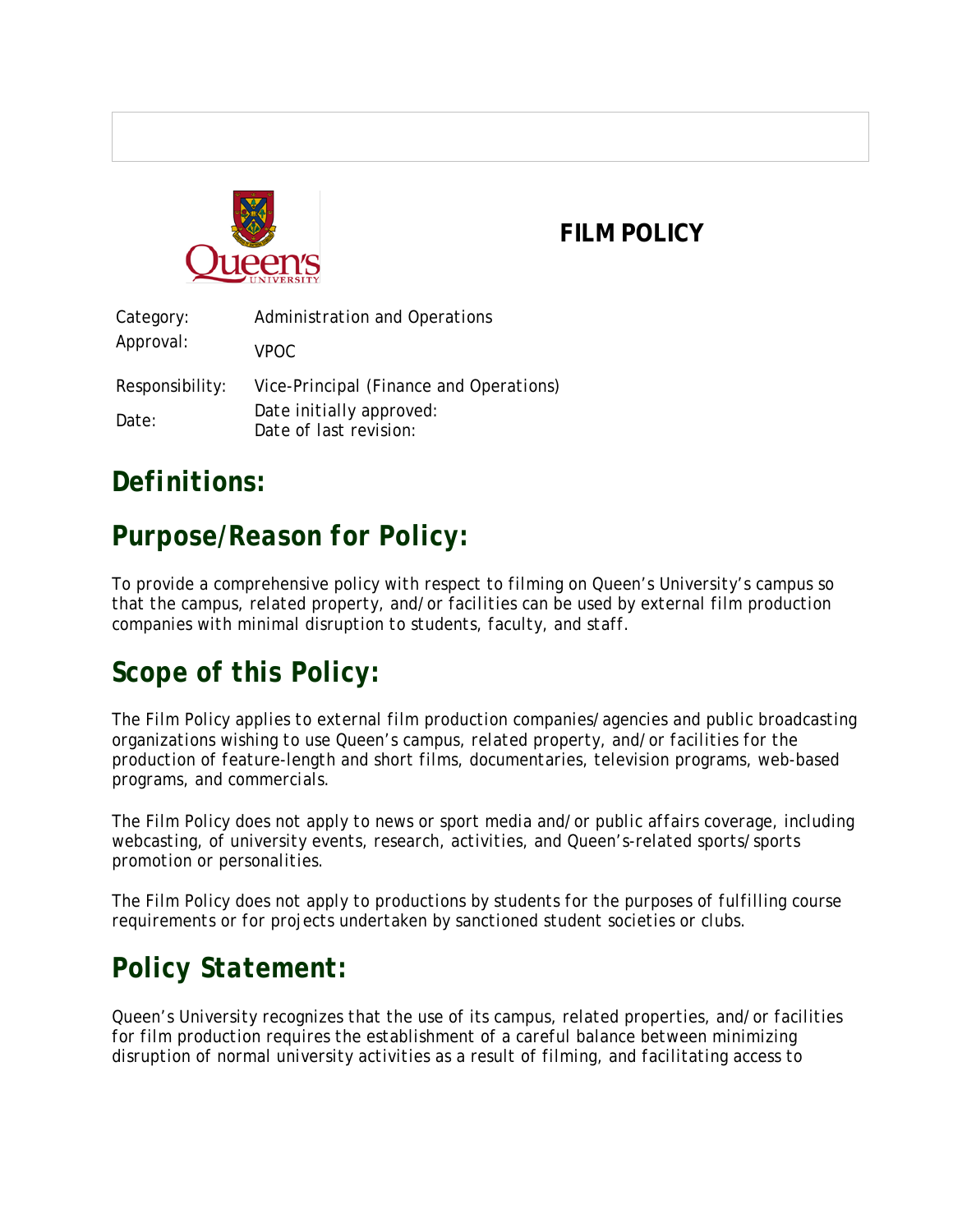*exterior and interior spaces under the control of the university while providing services such as parking, catering, and security.*

*To assist film production companies and public broadcasting institutions in creating educational and public interest programs, the university requires the signing of a formal contract with the company in question to confirm a filming agreement.*

*Filming is normally not permitted during weekdays of the academic year (September to April), although consideration will be given to filming on weekends during this period if there are no major events taking place on campus during the requested timeframe and if the physical resources of the university are available.*

*While on campus, all production company personnel must abide by university rules and regulations and cooperate with students, faculty, staff, and other campus visitors.*

### *Responsibilities:*

*Overall Authority: Office of the Vice-Principal (Finance and Administration)*

#### *Event Services:*

*Provision and approval of Schedule A of film contract. Coordination and logistics of filming location and venue requirements. Cost recovery and revenue generation for Event Services, coordination/venue and equipment rentals, custodial charges, and other internal or external service providers identified. Provide direction to staff from Physical Plant Services, Parking, Environmental Health and Safety, and Campus Security, if required, regarding operations and logistics.*

#### *University Relations:*

*Prior to filming approval being granted review and approval of storyboard, script or acceptable outline, use of any visual identity assets such as logo, trademarks, photography, and campus physical markers and buildings that may identify or associate the Queen's University brand(s) and reputation with the final production or product promotion. Review final production for compliance if set as a condition of approval. Arrange for suitable subject matter expert to review accuracy of facts relating to Queen's, or Queen's research.*

#### *Insurance:*

*Liaise with the production company in question (via VPFA) to ensure adequate coverage and policies are in place for the duration of filming.*

#### *Campus Security and Emergency Services:*

*Liaise with the production company in question (via VPFA) to determine whether security services will be required and to determine their scope. Ensure an estimated cost for required services is included in the film contract.*

#### *Physical Plant Services/Parking:*

*Liaise with the production company in question (via VPFA) to determine parking, equipment, and*